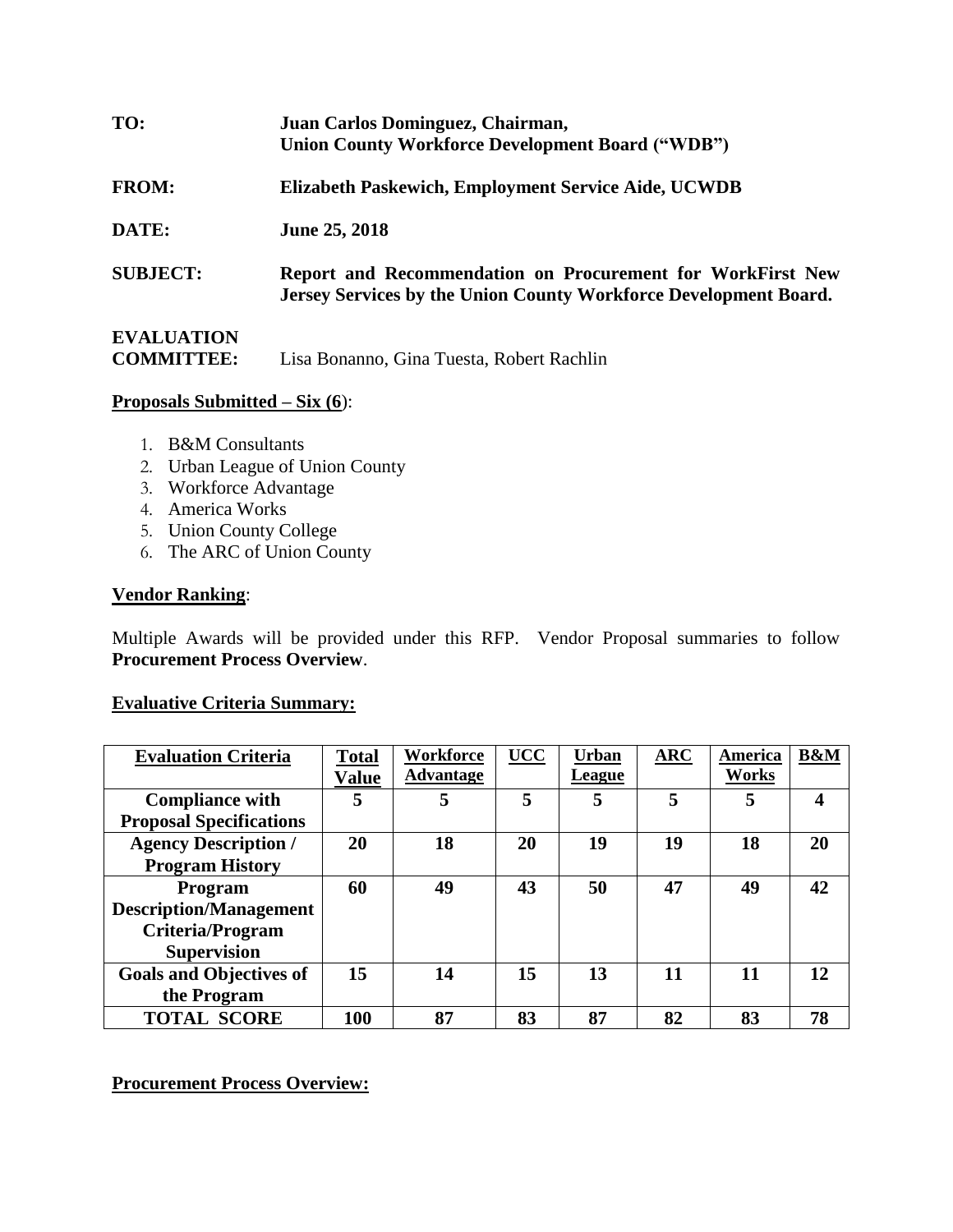- April 23, 2018: WDB issued a Public Notice advertising for the receipt of proposals for the subject RFP.
- April 24, 2018: WDB issued the RFP through its website.
- May 1, 2018: Technical Assistance Conference was held and was attended by multiple interested potential vendors.
- May 18, 2018: WDB issued Question and Answers #1 to the RFP (providing answers to all timely filed questions received in writing from potential vendors).
- May 22, 2018: WDB issued Question and Answers #2 to the RFP (providing answers to all timely filed questions received in writing from potential vendors).
- May 25, 2018: Submission deadline passed and the WDB opened the six (6) proposals received by the deadline – Workforce Advantage, Union County College, Urban League of Union County, America Works of New Jersey, B & M Consultants, and the ARC of Union County.

All Evaluation Committee members submitted a signed conflict of interest certification as required by N.J.A.C. 5:34-4.3(f) prior to receiving a copy of the submitted proposal for review.

All evaluations submitted indicated met the requirements set forth in the RFP and fully understand the needs identified in the RFP.

# **Proposal #1 Summary of Proposal #1 B&M Consultants**:

B & M Consultants, Inc. (B&M) submitted a comprehensive proposal addressing the needs of the Workforce Development Board as set forth in the WorkFirst New Jersey Programs Request for Proposal issued by the Workforce Development Board.

Area Served: Eastern Union County

Proposal included the following services:

TANF: Job Search, Community Work Experience Program (CWEP), CWEP Transitional, CWEP + Education Directly Related to Employment, CWEP + Job Skills Directly Related to Employment,

GA/SNAP: Job Readiness/Life Skills, Community Work Experience Program (CWEP), CWEP Transitional

B& M Consultants, Inc has been providing WFNJ services to the Eastern side of Union County for approximately 15 years. This year, B  $\&$  M has moved to a new location within Elizabeth, conveniently located close to Union County Social Services. B & M has historically provided a wide variety of WFNJ programs, enabling them to serve a diverse WFNJ population. B & M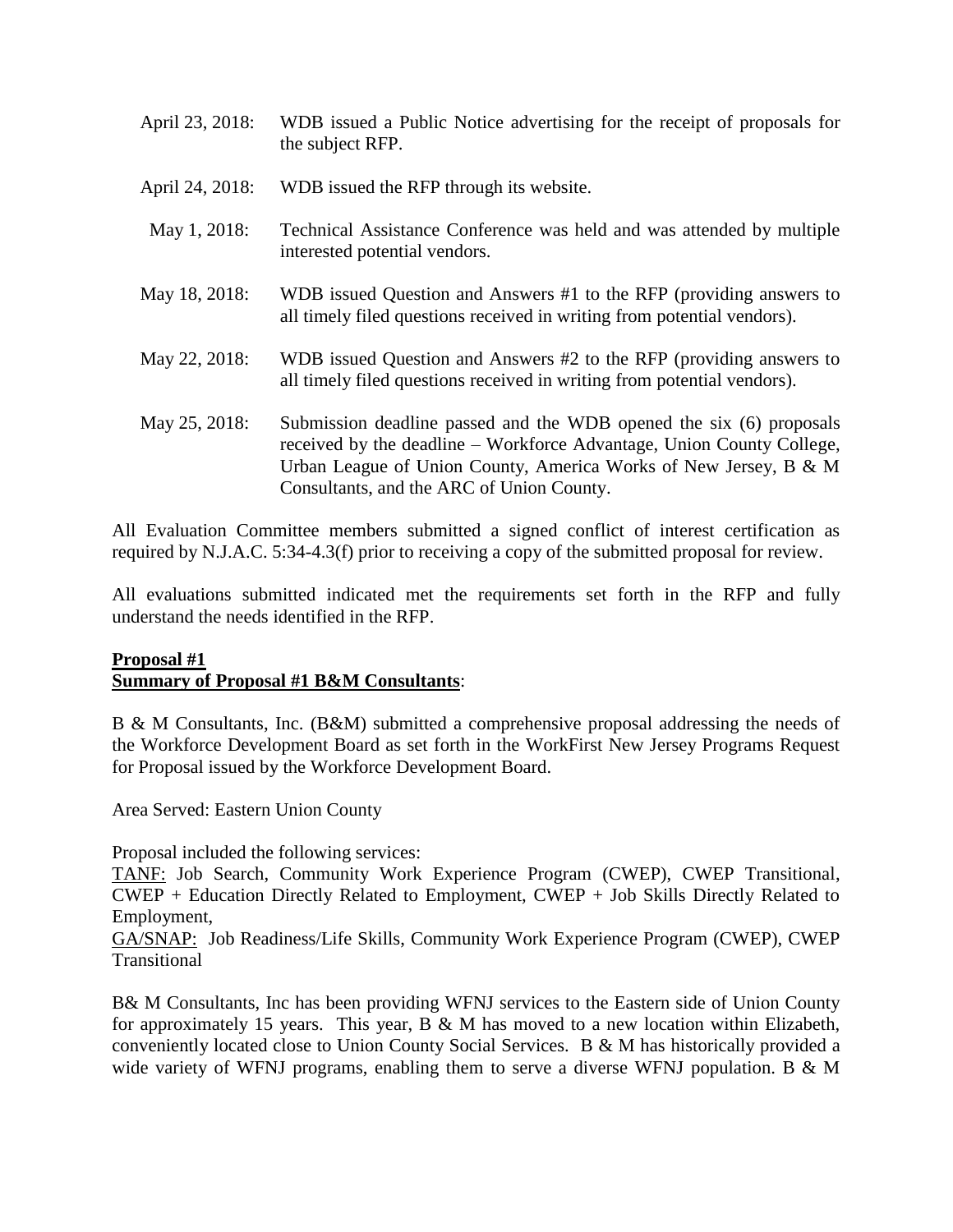does provide educational programs such as Certified Home Health Aide, potentially providing clients with the foundation for a new career.

B&M provided a clear proposal with detailed curriculum. B&M has the WFNJ experience to understand program management and the importance of Partner communication. The Evaluation Committee would have liked all documentation to be reflective of the address change as well as current audit report (2015 provided).

B& M's WFNJ Program Proposal was submitted on time and reviewed by the RFP Evaluation Committee. The averages of all Evaluation Scores are included herein.

**Recommendation:** Contract Award to B&M.

**Purpose/justification of recommended action:** B&M's proposal satisfies the primary purpose of the UCWDB's procurement which is to manage and coordinate employment directed activities for the TANF (Temporary Assistance for Needy Families) and General Assistance (GA) / Supplemental Nutrition Assistance Programs (SNAP).

### **Proposed Terms:**

| Plan (Scope) of Services: | As set forth in Section 4.0; and the correlating sections of<br>the B&M Consultants Proposal.                |
|---------------------------|--------------------------------------------------------------------------------------------------------------|
| Length:                   | July 1, 2018 through December 31, 2019                                                                       |
| Proposed Cost:            | TBD                                                                                                          |
| Other matters/conditions: | Approval of awardee by Workforce Development Board<br>and Union County Board of Chosen Freeholders required. |

**Final Action of the Workforce Development Board:** UCWDB awarded a contract to B&M for PY18 WorkFirst New Jersey Program services.

### **Proposal #2 Urban League of Union County**

### **Summary of Proposal #2 Urban League of Union County**:

Urban League of Union County (UL) submitted a comprehensive proposal addressing the needs of the Workforce Development Board as set forth in the WorkFirst New Jersey Programs Request for Proposal issued by the Workforce Development Board.

Area Served: Eastern Union County

Proposal included the following services: TANF: Job Search, Community Work Experience Program (CWEP), CWEP Transitional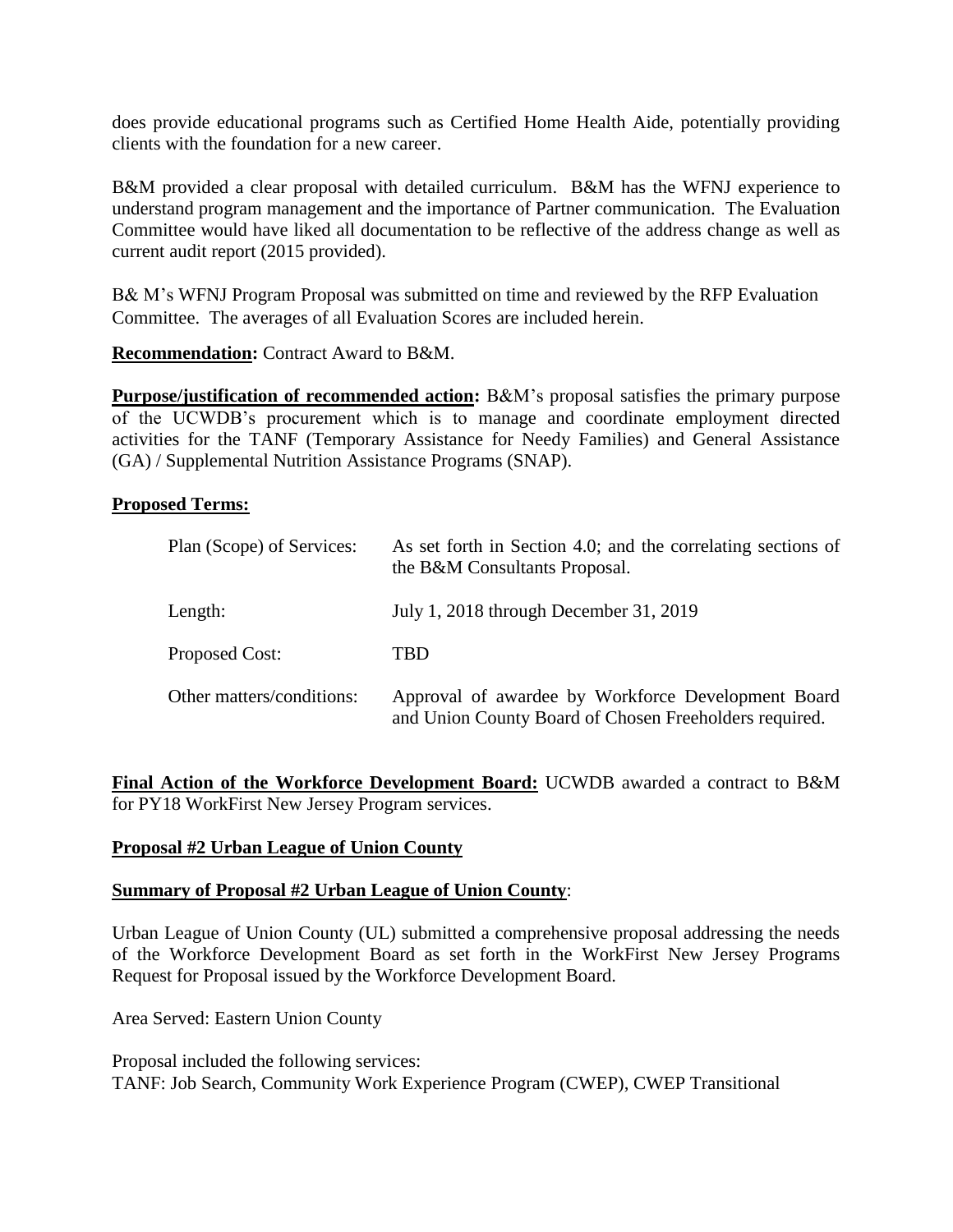GA/SNAP: Job Readiness/Life Skills, Community Work Experience Program (CWEP), CWEP **Transitional** 

Urban League of Union County is a non-profit community service organization founded in 1944, incorporated in 1952. Their mission is to enable African Americans and other disadvantaged people to secure economic self-reliance, parity and power and civil rights. Urban League has served the WFNJ-TANF client since 1998 in Job readiness and Job Search activities. Examples of other Urban League programs include Housing Counseling, Teen Pregnancy Prevention, Alternative to Incarceration, Emergency Assistance and Youth Employment. Due to Urban Leagues vast services, they are well known and utilized within the community.

Urban League was adequately able to demonstrate their understanding for programs offered and staff required to facilitate them. They have provided clear objectives and goals based on proposed Level of Service. Current and clear client profiles. New Project Director for PY18 has extensive WFNJ experience. Strong ties to other local non-profits and programs to provide referrals to further assist clients.

The Urban League of Union County WFNJ Program Proposal was submitted on time and reviewed by the RFP Evaluation Committee. The averages of all Evaluation Scores are included herein.

**Recommendation:** Contract Award to Urban League of Union County

**Purpose/justification of recommended action:** Urban League of Union County's proposal satisfies the primary purpose of the UCWDB's procurement which is to manage and coordinate employment directed activities for the TANF (Temporary Assistance for Needy Families) and General Assistance (GA) / Supplemental Nutrition Assistance Programs (SNAP).

# **Proposed Terms:**

| Plan (Scope) of Services: | As set forth in Section 4.0; and the correlating sections of<br>the Urban League of Union County Proposal.   |
|---------------------------|--------------------------------------------------------------------------------------------------------------|
| Length:                   | July 1, 2018 through December 31, 2019                                                                       |
| Proposed Cost:            | TBD                                                                                                          |
| Other matters/conditions: | Approval of awardee by Workforce Development Board<br>and Union County Board of Chosen Freeholders required. |

### **Final Action of the Workforce Development Board:** TBD

**Proposal #3 Workforce Advantage**

### **Summary of Proposal #3 Workforce Advantage**: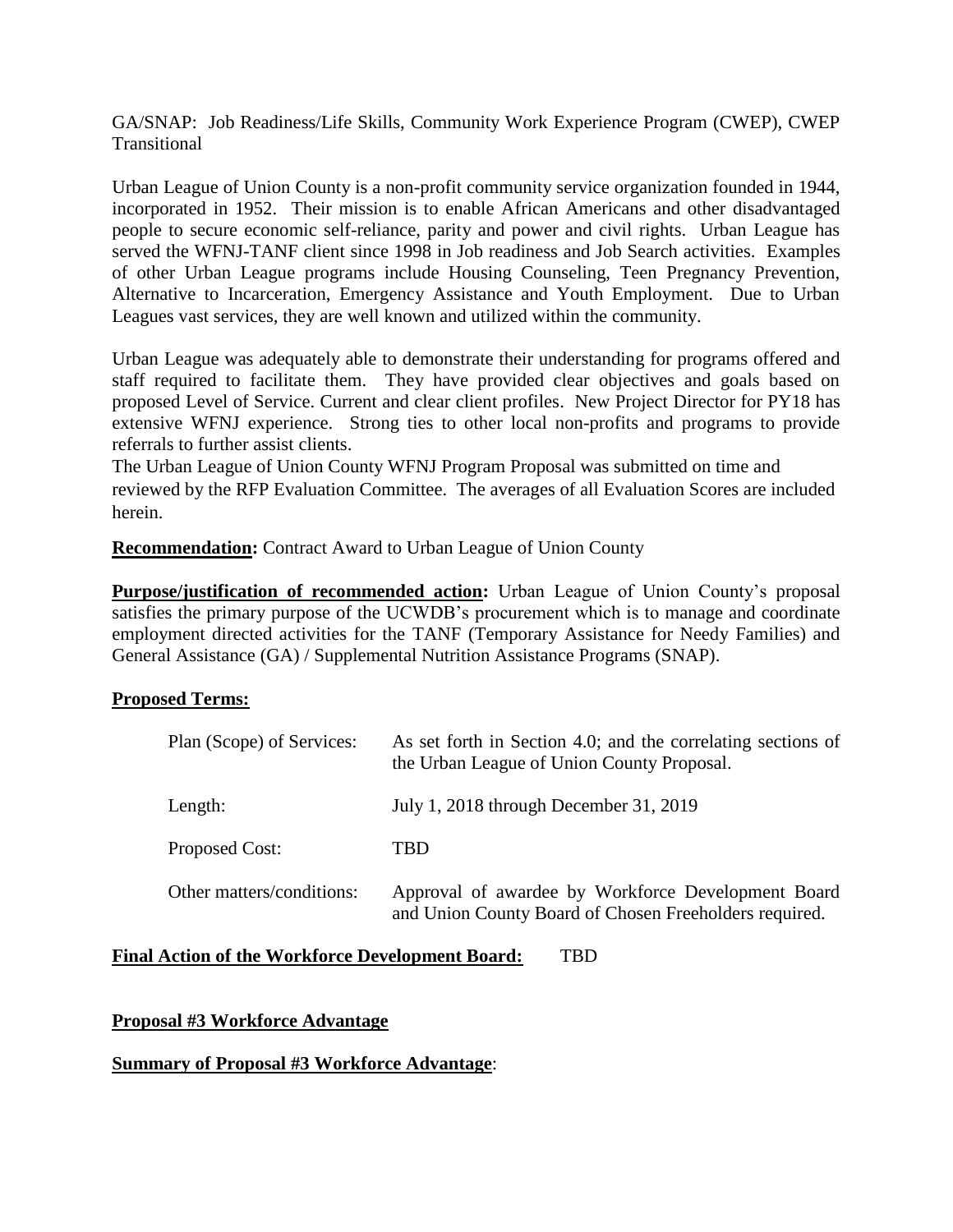Workforce Advantage (WA) submitted a comprehensive proposal addressing the needs of the Workforce Development Board as set forth in the WorkFirst New Jersey Programs Request for Proposal issued by the Workforce Development Board.

Area Served: Eastern Union County

Proposal included the following services:

TANF: Job Search, Community Work Experience Program (CWEP), CWEP Transitional, CWEP + Education Directly Related to Employment (ESL), CWEP+ Job Skills Directly Related to Employment (Certified Nurse Aide).

GA/SNAP: Job Readiness/Life Skills, Community Work Experience Program (CWEP), CWEP Transitional, CWEP combined ABE, HSE, ESL.

For 30 years WA has been providing Job Search, Basic Skills, Employment Services, and Vocational Training services within Hudson, Union, Essex, and Morris County. WA has historically been a Union County WFNJ vendor providing both TANF and GA/SNAP services.

WA WFNJ proposal was clear and concise and provided curriculum to all proposed programs. It was clear WA has strong ties to the community and understands the demographics within Union County. They understand common barriers within the community, and address them within their programs. WA hones in on Union County's high level of Non-English speakers by offering CWEP + ESL. Providing this Education Directly Related to Employment Non-Core program is a great resource for those where language is a barrier.

WA is well versed on accountability in terms of communication with UCDSS, data management, performance, and reports back to UCWDB.

Workforce Advantage's WFNJ Program Proposal was submitted on time and reviewed by the RFP Evaluation Committee. The averages of all Evaluation Scores are included herein.

**Recommendation:** Contract Award to Workforce Advantage

**Purpose/justification of recommended action:** Workforce Advantage's proposal satisfies the primary purpose of the UCWDB's procurement which is to manage and coordinate employment directed activities for the TANF (Temporary Assistance for Needy Families) and General Assistance (GA) / Supplemental Nutrition Assistance Programs (SNAP).

 All required executed procurement compliance documentation set forth within the RFP have been submitted.

### **Proposed Terms:**

| Plan (Scope) of Services: | As set forth in Section 4.0; and the correlating sections of<br>the Workforce Advantage Proposal. |
|---------------------------|---------------------------------------------------------------------------------------------------|
| Length:                   | July 1, 2018 through December 31, 2019                                                            |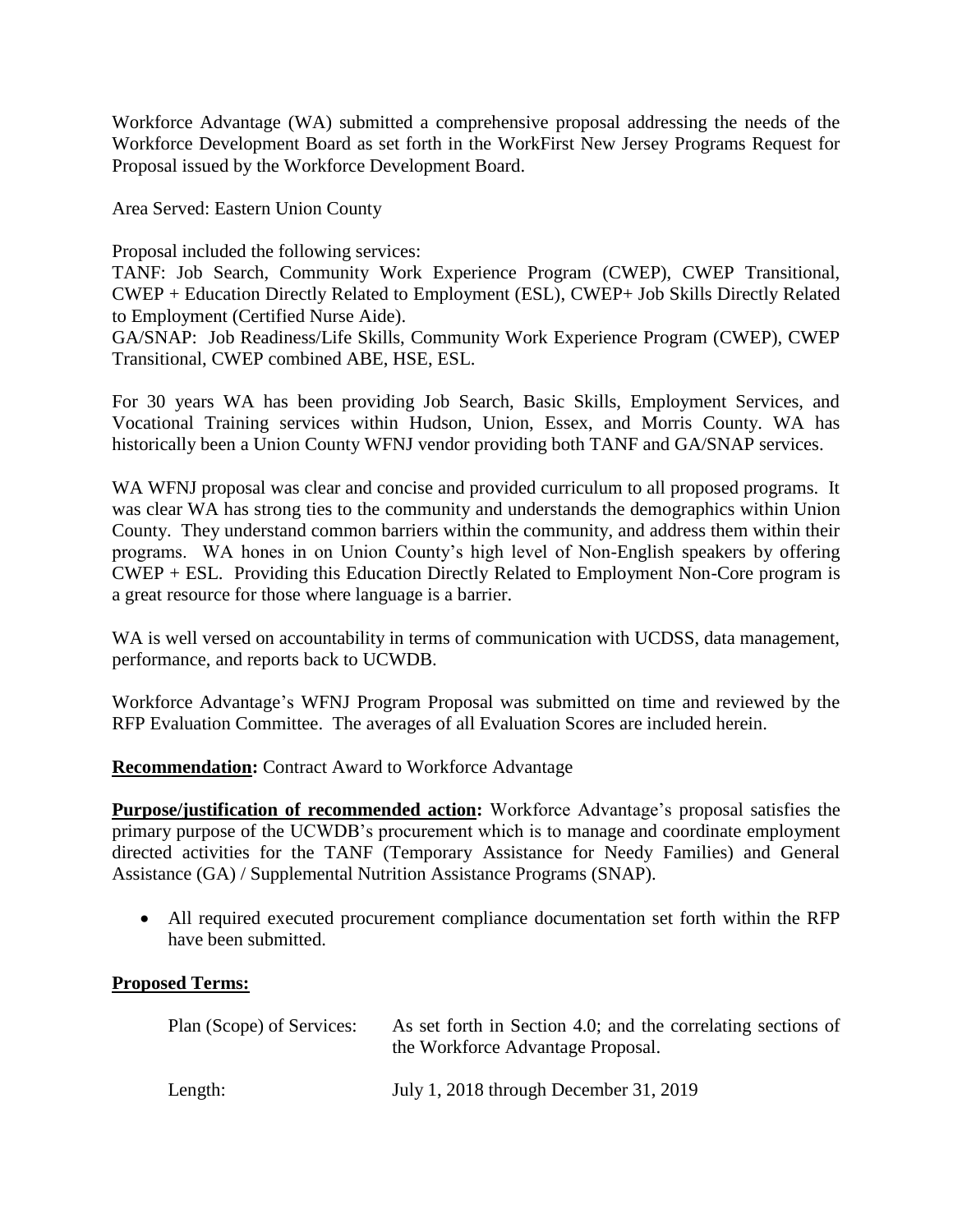Proposed Cost: TBD

Other matters/conditions: Approval of awardee by Workforce Development Board and Union County Board of Chosen Freeholders required.

**Final Action of the Workforce Development Board:** UCWDB awarded a contract to Workforce Advantage for PY18 WorkFirst New Jersey Program services.

### **Summary of Proposal #4 America Works of New Jersey**:

America Works of New Jersey (AWNJ) submitted a comprehensive proposal addressing the needs of the Workforce Development Board as set forth in the WorkFirst New Jersey Programs Request for Proposal issued by the Workforce Development Board.

Area Served: Eastern Union County

Proposal included the following services:

TANF: Job Search, Community Work Experience Program (CWEP), CWEP Transitional, CWEP + Education Directly Related to Employment, CWEP+ Job Skills Directly Related to Employment, CWEP+ Satisfactory School Attendance-Cert of General Equivalence. GA/SNAP: Job Readiness/Life Skills, Community Work Experience Program (CWEP), CWEP Transitional, CWEP combined ABE, HSE, ESL

The America Works Network of Companies has been in operation for thirty-four (34) years and has been in New Jersey for ten (10).AWNJ is currently a WFNJ vendor in Atlantic and Burlington Counties

AWNJ proposes to provide work readiness, completion of required monthly work activity hours, job placement, and job retention services to individuals referred by Union County. AWNJ's program design includes intensive outreach to clients, comprehensive engagement, a detailed program orientation andintake, work readiness, intensive casemanagement to ensure long-term job retention, structured and supervised job search, job development, and placement and retention services for participants. AWNJ will also provide job re-placement services to recipients who are terminated from employment during their retention periods. All recipients, regardless of employment status, will have an extensive set of programming services accessible to them upon arrival.

Keeping an individual employed isthe key to their success. Our intensive case management ensures that participants retain their employment. We regularly maintain contact with both the employer and the participant to ensure the needs of both are being met. Continued job search after employment isan important feature of AWNJ service.

Vocational Training includes ServSafe Food Safety Manager, Food Handler, and North Start Basic Computer Skills Training. ESL and high School equivalency classes are also available.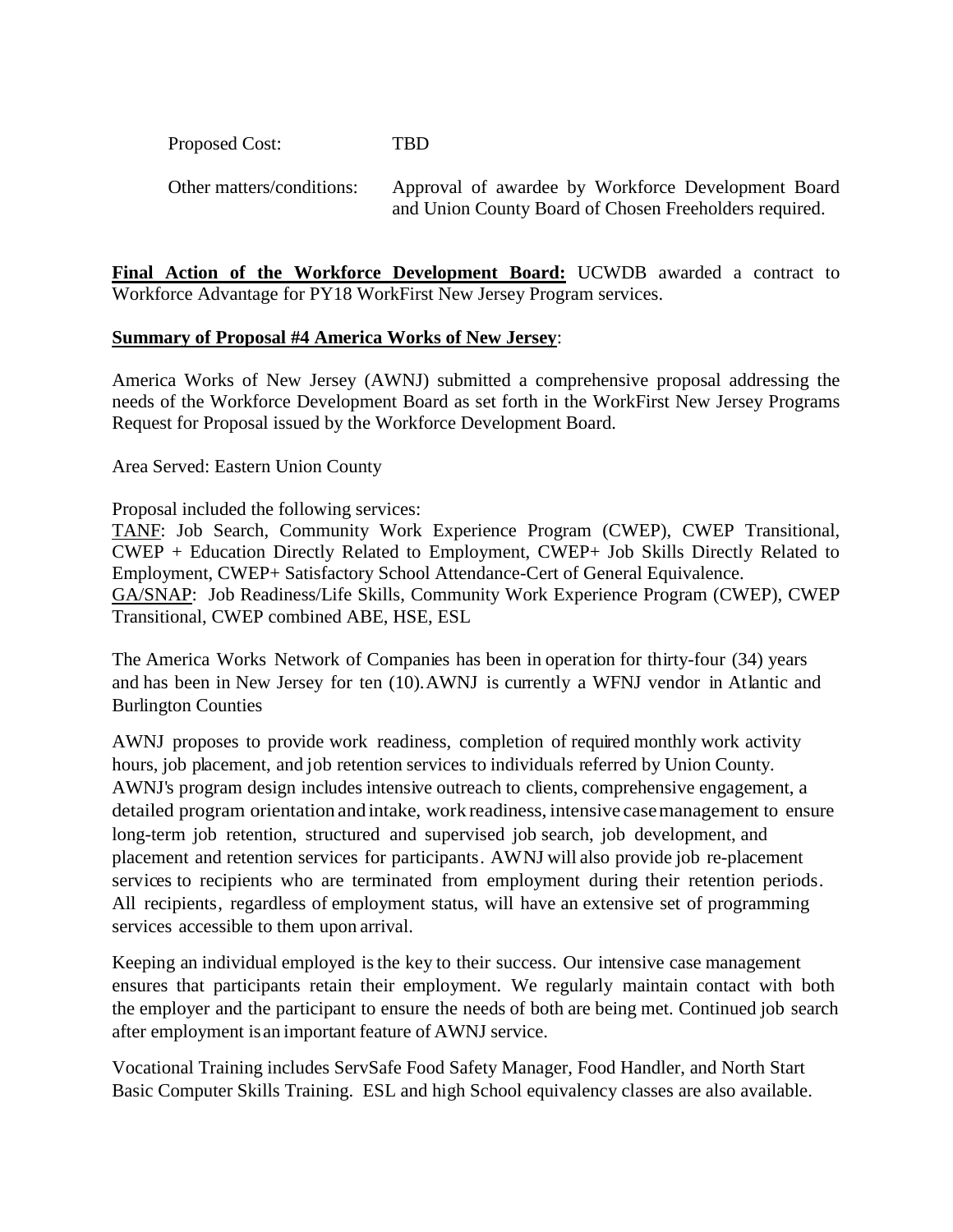AWNJ's proposal demonstrates clear understanding of WFNJ programs and regulations. Currently ETPL programs will have to be updated to show Union County locations and will also have to increase relationships with Union County employers and Community Based Organizations.

AWNJ's WFNJ Program Proposal was submitted on time and reviewed by the RFP Evaluation Committee. The averages of all Evaluation Scores are included herein.

**Recommendation:** Contract Award to America Works of New Jersey

**Purpose/justification of recommended action:** America Works of New Jersey proposal satisfies the primary purpose of the UCWDB's procurement which is to manage and coordinate employment directed activities for the TANF (Temporary Assistance for Needy Families) and General Assistance (GA) / Supplemental Nutrition Assistance Programs (SNAP).

 All required executed procurement compliance documentation set forth within the RFP have been submitted.

### **Proposed Terms:**

| Plan (Scope) of Services: | As set forth in Section 4.0; and the correlating sections of<br>the AWNJ Proposal.                           |
|---------------------------|--------------------------------------------------------------------------------------------------------------|
| Length:                   | July 1, 2018 through December 31, 2019                                                                       |
| Proposed Cost:            | TBD                                                                                                          |
| Other matters/conditions: | Approval of awardee by Workforce Development Board<br>and Union County Board of Chosen Freeholders required. |

### **Final Action of the Workforce Development Board:** TDB

### **Proposal #5 Union County College**

### **Summary of Proposal #5 Union County College**:

Union County College (UCC) submitted a comprehensive proposal addressing the needs of the Workforce Development Board as set forth in the WorkFirst New Jersey Programs Request for Proposal issued by the Workforce Development Board.

Area Served: Eastern & Western Union County

Proposal included the following services: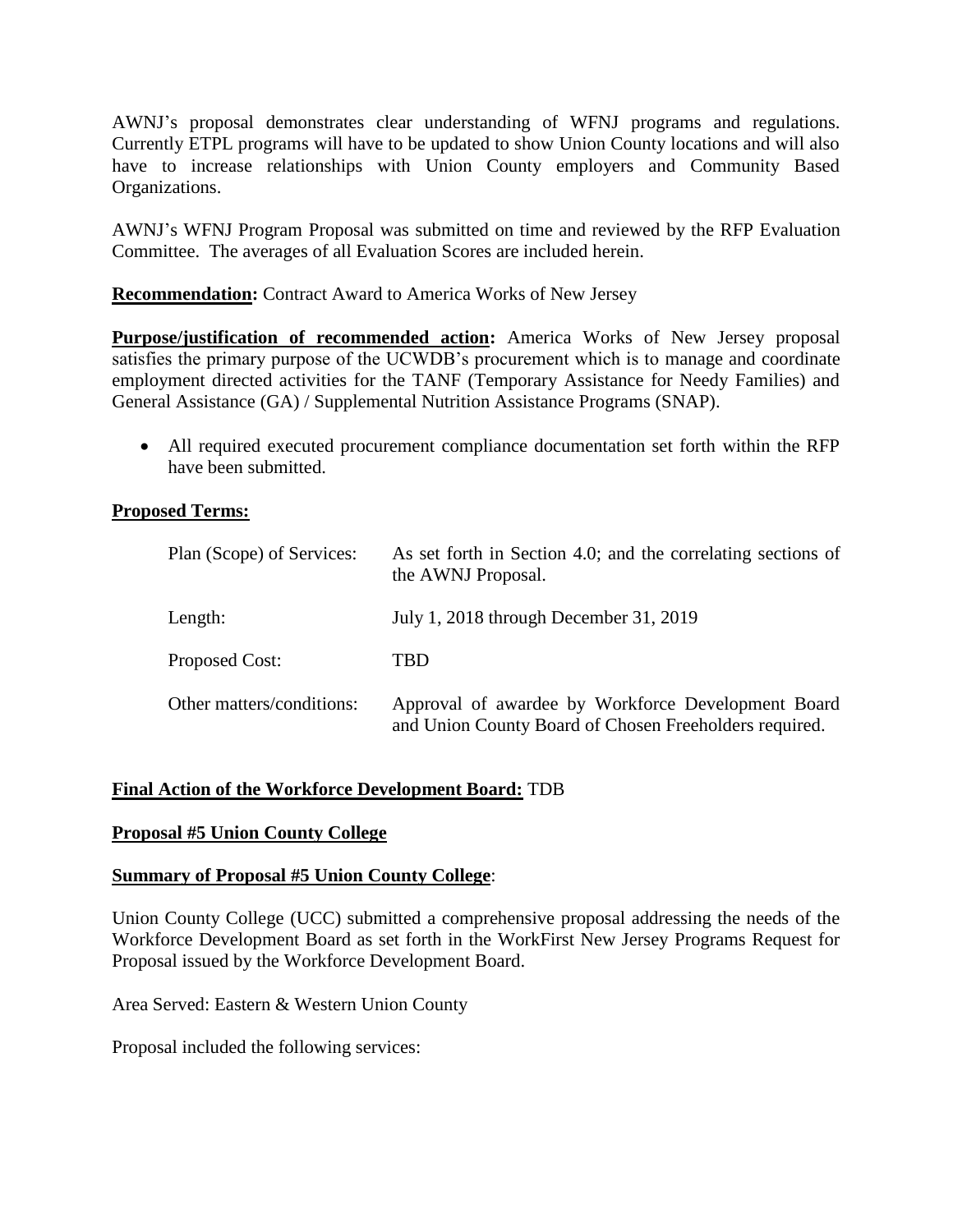TANF: Community Work Experience Program (CWEP) + Education Directly Related to Employment, CWEP + Job Skills Directly Related to Employment, CWEP + Satisfactory School Attendance- Cert. of General Equivalence.

GA/SNAP: CWEP combined ABE, HSE, ESL

Education Directly Related to Employment will include Adult Basic Education, ESL, and GED preparation.

Job Skills Directly Related to Employment will include occupational training program based on students' academic abilities and occupational interests, or provide students who have earned credentials with soft skills or reinforce work readiness skills.

Satisfactory School Attendance- Cert. of General Equivalence will provide educational services that include Adult Basic Education, ESL, and GED preparation.

Alternative Work Experience Program will provide educational services that include Adult Basic Education, ESL, and GED preparation.

Union County College was founded in 1933 as an institution to prepare students for transfer to four year colleges and universities. Campuses are located in Cranford, Elizabeth, Scotch Plains, and Plainfield. In addition to Associates programs, the College offers an expansive program in continuing education and workforce development programs provided though the Center for Economic and Workforce Development (CEWD). The CEWD focuses on literacy, basic skills, general education, diploma preparation, college preparation, ESL and ESL civics. Union County College has historically provided WFNJ services within Union County. As of May 18, 2018 Program Year 2017 has garnered 269 WFNJ participants.

As a previous WFNJ provider, UCC is well versed in the history, needs, and performance expected of UCWDB providers. UCC has a clear understanding of WFNJ's goals and objectives and has the oversight to achieve them. Union County College demonstrates a clear understanding of career pathways, and has the resources and tools to provide the proper sequence to success. Partnerships within the community and employers were identified as well as a strong partnership with the American Job Centers.

UCC WFNJ Program Proposal was submitted on time and reviewed by the RFP Evaluation Committee. The averages of all Evaluation Scores are included herein.

# **Recommendation:** Contract Award to Union County College

**Purpose/justification of recommended action:** Union County College's proposal satisfies the primary purpose of the UCWDB's procurement which is to manage and coordinate employment directed activities for the TANF (Temporary Assistance for Needy Families) and General Assistance (GA) / Supplemental Nutrition Assistance Programs (SNAP).

# **Proposed Contract Terms:**

Plan (Scope) of Services: As set forth in Section 4.0; and the correlating sections of the Union County College Proposal.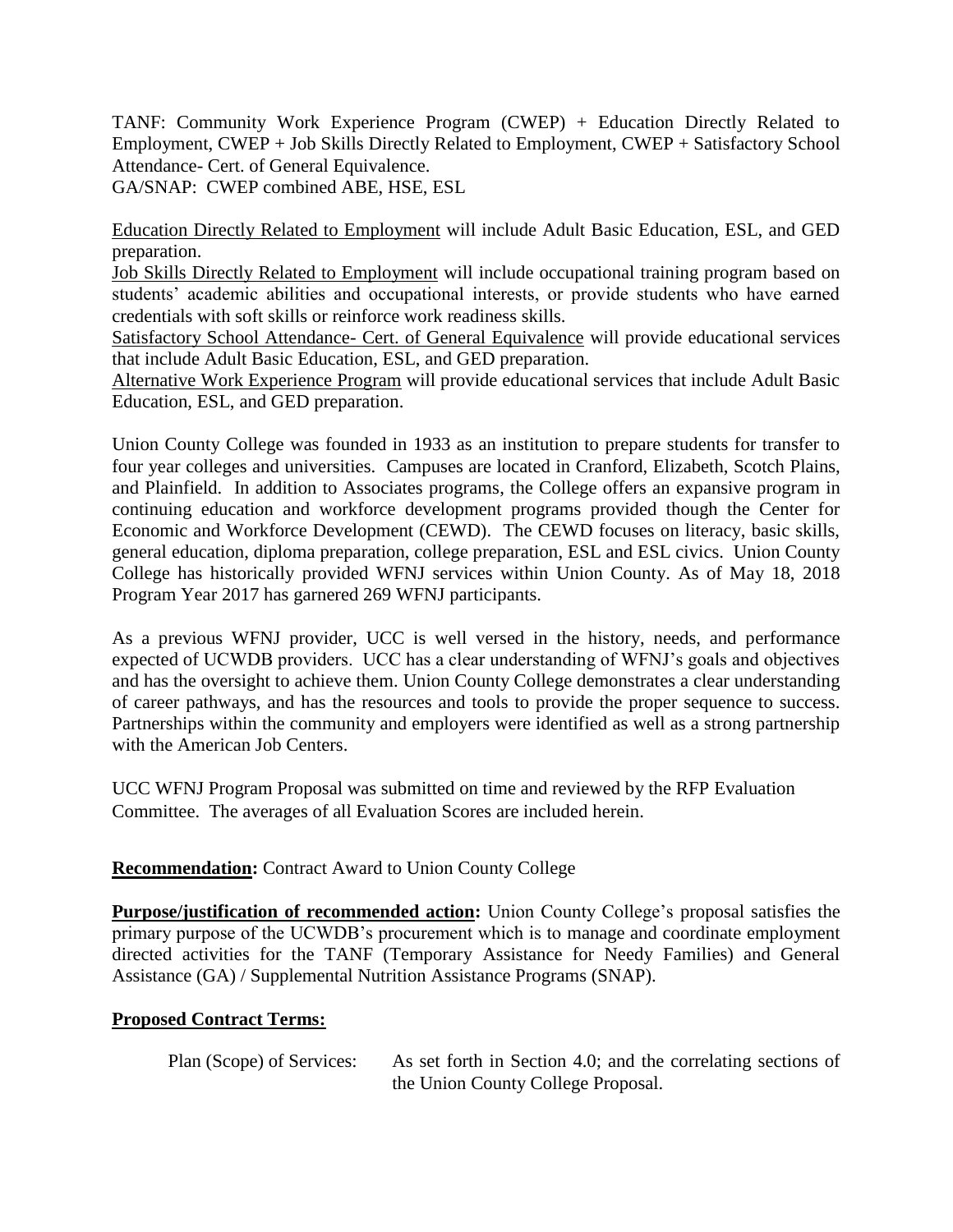Length: July 1, 2018 through December 31, 2019 Proposed Cost: TBD Other matters/conditions: Approval of awardee by Workforce Development Board and Union County Board of Chosen Freeholders required.

### **Final Action of the Workforce Development Board:** TBD

#### **Proposal #6 Summary of Proposal #6 The ARC of Union County**:

The ARC of Union County (ARC) submitted a comprehensive proposal addressing the needs of the Workforce Development Board as set forth in the WorkFirst New Jersey Programs Request for Proposal issued by the Workforce Development Board.

Area Served: Eastern & Western Union County

Proposal included the following services:

TANF: Job Search, Community Work Experience Program (CWEP), CWEP Transitional, CWEP + Education Directly Related to Employment, CWEP+ Job Skills Directly Related to Employment, CWEP+ Satisfactory School Attendance-Cert of General Equivalence. GA/SNAP: Job Readiness/Life Skills, Community Work Experience Program (CWEP), CWEP Transitional, CWEP combined ABE, HSE, ESL

Founded in 1949, with over six decades of service, The Arc of Union County has spread into the entire Union County. The Agency provides community-based housing for over 100 adults with intellectual and developmental disabilities, in 21 Group homes and 2 supervised Apartments . The Mission of The Arc of Union County Inc. is to empower, support and advocate for individuals with intellectual and developmental disabilities and their families. The Arc of UnionCounty training site islocated at 60 Diamond Road Springfield, New Jersey.

Vocational training includes Computer Technology and Customer Service/Hospitality. UCWDB would have to ensure that ARC can accommodate the Benchmarks associated with Educational components and to what is allowed in each Employment activity (ex. CWEP+ is a three month benchmark at 12 weeks while the instructional weeks in proposal is 16 weeks).

The ARC itself would be a new WFNJ vendor, but it brings on experienced WFNJ Staff in Hector Smith the agency's Director of Employment Services & Vocational Supports. It is also not clear as to where or how the Western part of Union County will be serviced. However, the ARC provides a comprehensive proposal and is an established organization.

The ARC of Union County's WFNJ Program Proposal was submitted on time and reviewed by the RFP Evaluation Committee. The averages of all Evaluation Scores are included herein.